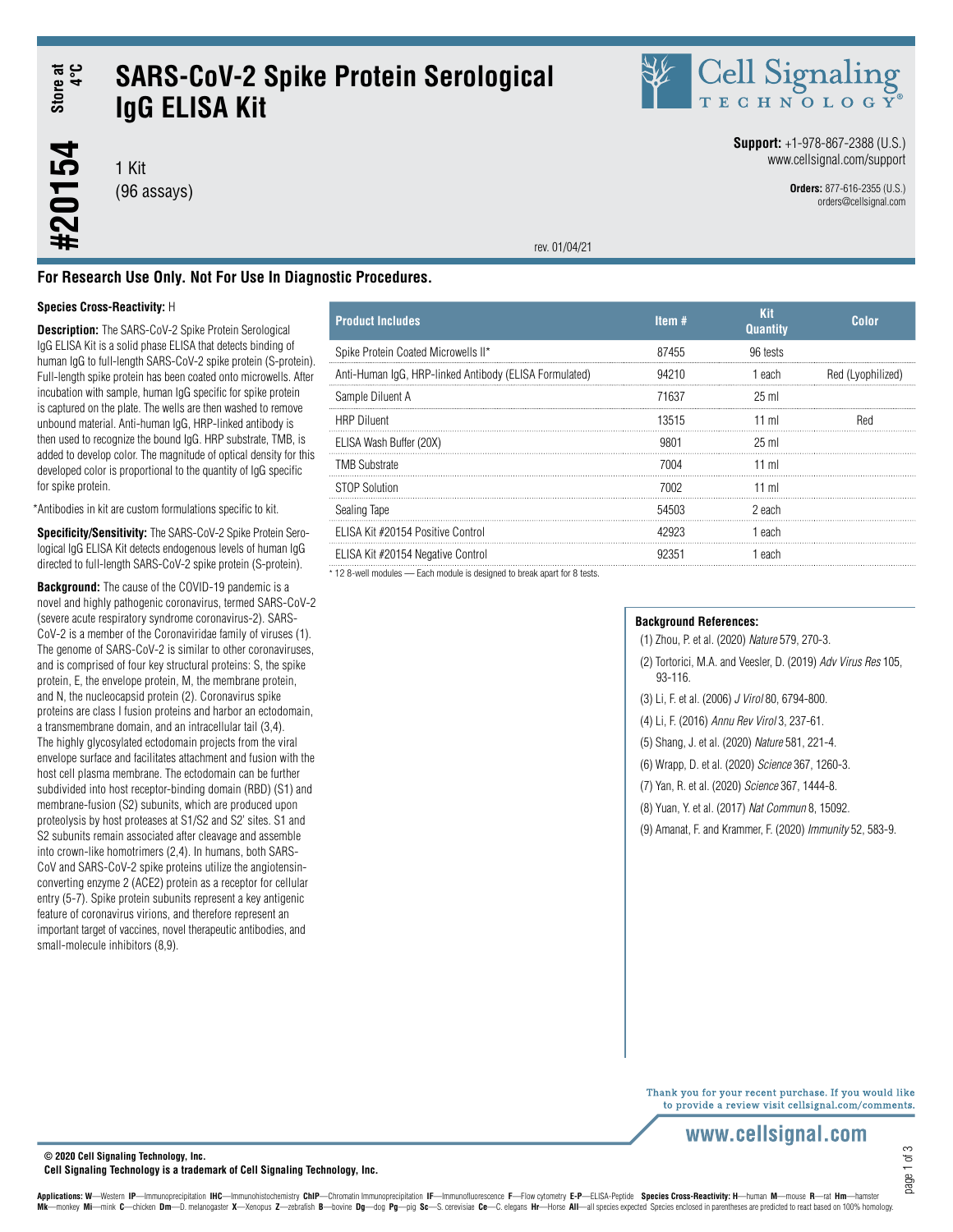**Patient Testing:** Patient samples were tested using the SARS-CoV-2 Spike Protein Serological IgG ELISA Kit #20154. Serum or plasma was obtained from donors who had been diagnosed with SARS-CoV-2 (diagnosed positive n=28) or from presumed uninfected donors collected prior to the SARS-CoV-2 outbreak (presumed negative n=62). Samples were heat-inactivated (56°C for 30 min) and diluted 1:800 prior to running the assay, as described in the protocol. Samples were considered positive, negative, or inconclusive based on the criteria described in the "Data Analysis" section of the protocol for the kit. Positive percent agreement (PPA) and negative percent agreement (NPA) were calculated from these data.

|                          | <b>CST SARS-CoV-2 Spike Protein Serological IgG ELISA Results</b> |                 |               |       |         |       |
|--------------------------|-------------------------------------------------------------------|-----------------|---------------|-------|---------|-------|
| <b>Reference Samples</b> | <b>Positive</b>                                                   | <b>Negative</b> | lnconclusive' | Total | PPA     | NPA   |
| <b>Positive</b>          |                                                                   |                 |               |       | $100\%$ |       |
| <b>Presumed Negative</b> |                                                                   | 59              |               |       |         | Q5 2% |

**Note:** We are continuing to test more samples as available. For the most up-to-date set of data, always refer to the product page for #20154 on the website.

**Intra-Assay Precision:** Three different serum samples were each tested in 16 replicates using a single assay kit of SARS-CoV-2 Spike Protein Serological IgG ELISA #20154. Intra-assay CV (%) was calculated for each sample, and each replicate was correctly identified as being positive or negative when compared to the Negative Control using the cutoff criteria described in the attached protocol.

| Sample ID        | 'Average OD (450 nm), | <b>Results</b>     | CV(% ) |
|------------------|-----------------------|--------------------|--------|
| Positive Serum-1 | 2.312                 | 16/16 are Positive | 2.8%   |
| Positive Serum-2 | .660                  | 16/16 are Positive | 2.8%   |
| Negative Serum-3 | 0.268                 | 16/16 are Negative | 5.8%   |

**Inter-Assay Precision:** Six different assay kits from one lot of material were tested using 3 different serum samples run in duplicate wells and Positive and Negative Controls run in 4 replicate wells. Inter-assay CV (%) was calculated for each sample, and each assay kit correctly identified the samples as being positive or negative when compared to the Negative Control using the cutoff criteria described in the attached protocol.

| Sample ID        | Average OD (450 nm) | <b>Results</b>   | CV(%)   |
|------------------|---------------------|------------------|---------|
| Positive Serum-1 | 2.094               | 6/6 are Positive | $7.5\%$ |
| Positive Serum-2 | 1.451               | 6/6 are Positive | $7.4\%$ |
| Negative Serum-3 | 0.250               | 6/6 are Negative | 9.5%    |
| Positive Control | 2.545               | 6/6 are Positive | 4.9%    |
| Negative Control | 0.180               | 6/6 are Negative | 8.3%    |

Thank you for your recent purchase. If you would like to provide a review visit cellsignal.com/comments.